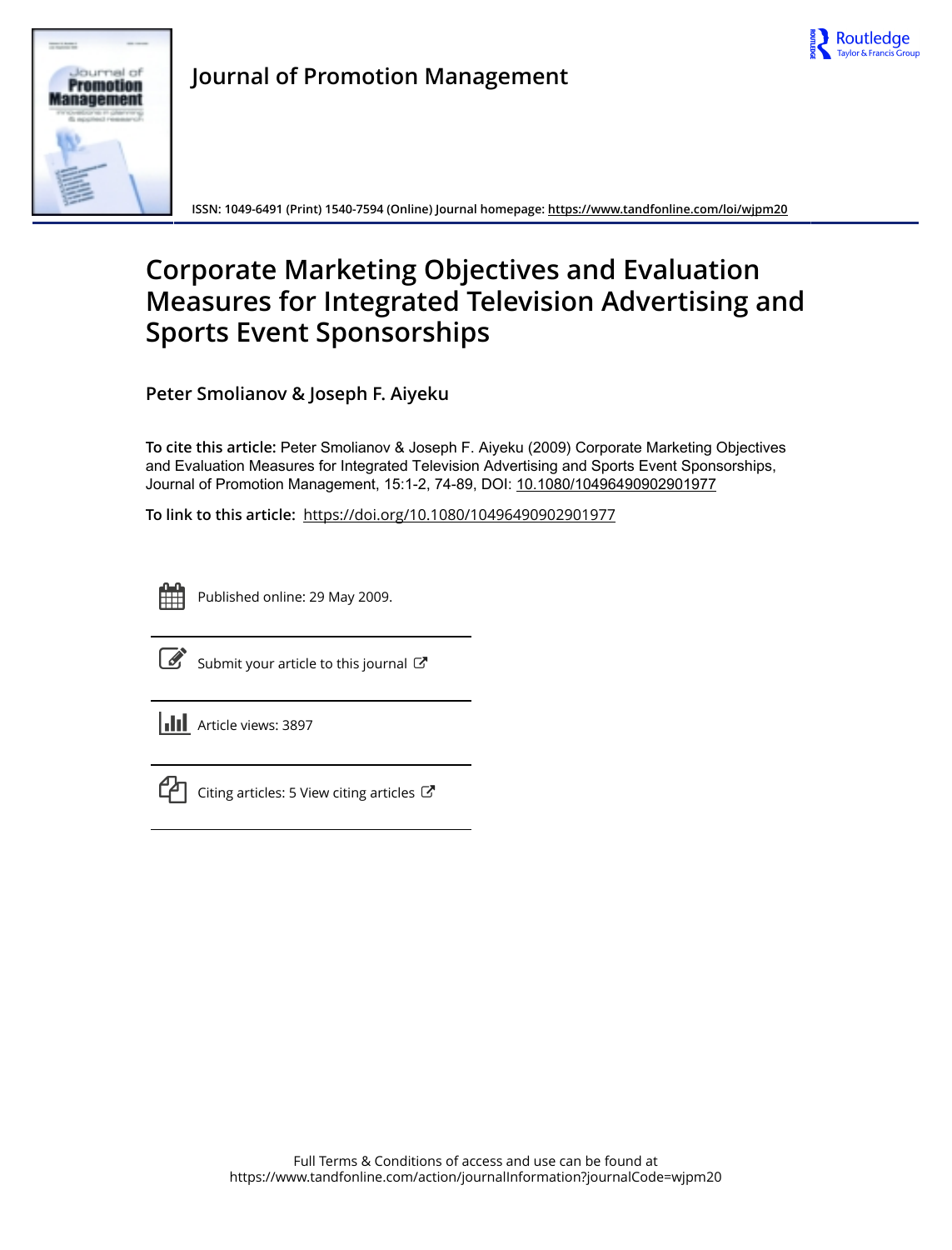

## **Corporate Marketing Objectives and Evaluation Measures for Integrated Television Advertising and Sports Event Sponsorships**

PETER SMOLIANOV and JOSEPH F. AIYEKU *Salem State College, Salem, Massachusetts, USA*

*To determine how integrated TV advertising and event sponsorship should be evaluated, a theoretical framework derived from global exploratory research of academic literature and consulting reports of more than 50 authors was validated by 16 experts. To investigate how evaluation was managed in practice, 12 campaigns which had sponsored a televised event and placed advertisements during the broadcast of this event were analyzed via case studies. The investigated competitions included the Wimbledon Tennis Tournament in London and the Olympic Games in Sydney. The examined brands comprised automotive, financial services, retail chain, office equipment, and consumer goods. The study identified the key techniques that lead to increased corporate sales—four objectives and necessary performance measures, which could be useful to all executives promoting brands through televised sport.*

*KEYWORDS advertising, corporate sponsorships, event marketing, integrated marketing communications, Olympics, sport, television, Wimbledon Tennis Tournament*

### INTRODUCTION

Mansourpour (2007) points out "Sports sponsorship is a tool used increasingly by corporations to generate awareness, alter attitudes and attempt to influence consumer behaviour patterns. It is able to cut through clutter effectively, target specific consumer segments, and to generate beneficial

Address correspondence to Peter Smolianov, Ph.D., Salem State College, 352 Lafayette Street, Salem, MA 01970. E-mail: peter.smolianov@salemstate.edu and peter smolianov@ yahoo.com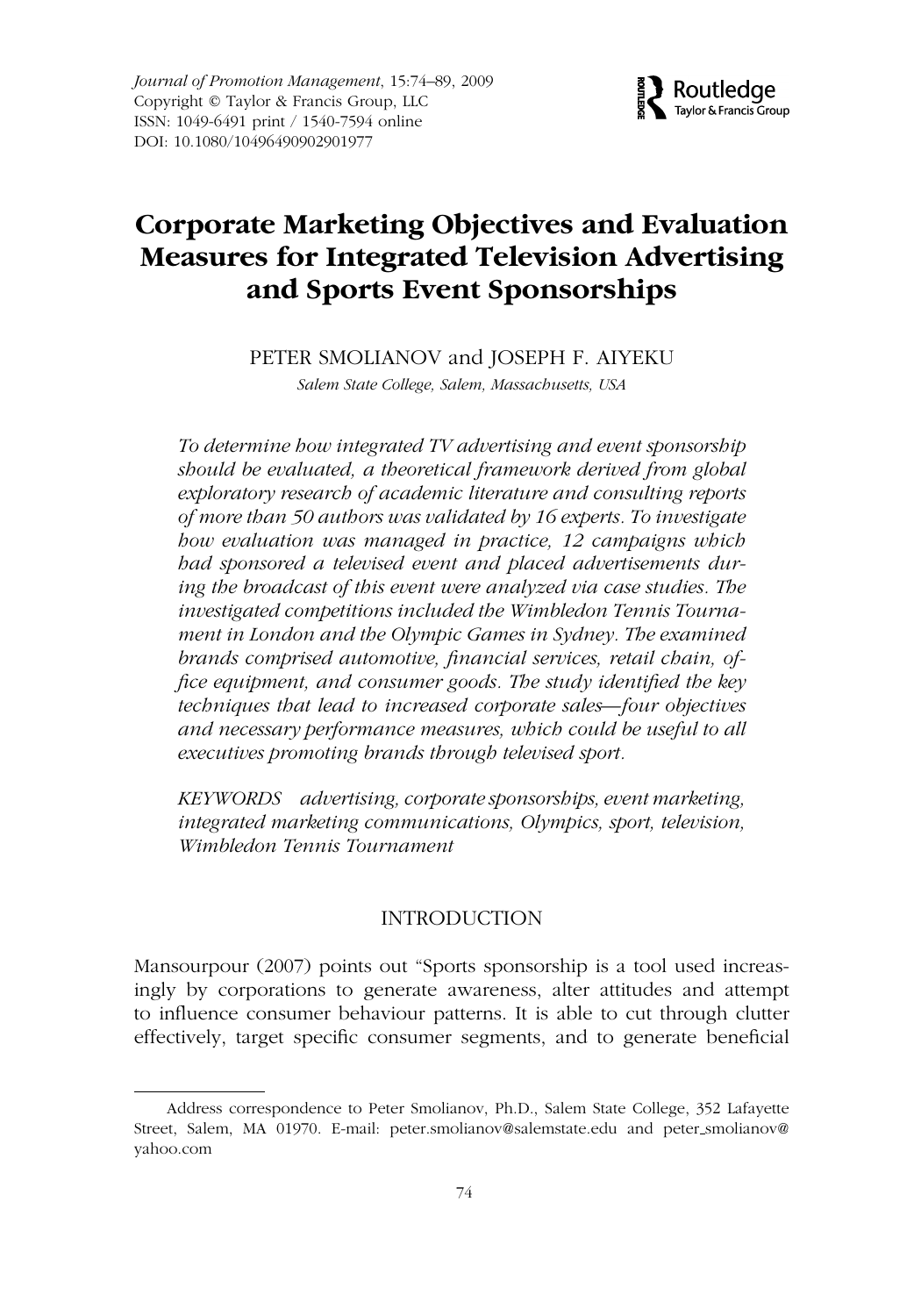consumer effects. These aspects have meant that as an element of the promotional mix, sports sponsorship is becoming an important practice to a wider selection of firms."

But at a time of increasingly competitive and sophisticated corporate marketing through televised sporting events and a growing concern about the return on investment it provides (Lawson, 2002), the management and evaluation of corporate event sponsorship and advertising through sport still requires better understanding (Olkkonen, 2001; Farrelly, 2002; Cliffe & Motion, 2005). A number of authors have suggested that one best practice was to "integrate" event sponsorship with advertising, and indicated that further research was needed to investigate how such integration should be managed and evaluated (Quester & Thompson, 2001; Farrelly, 2002; Shimp, 2003). More recently, Sylvestre and Moutinho (2008) indicated sports sponsors are viewed as being more effective in conveying messages, not only because of the size and variety of the audience, but because of the resources that they have at their disposal.

Some companies currently pay tens of millions of dollars for the sponsorship of one major televised event, e.g. the Olympic Games or the Australian Tennis Open (Mellish, 2000; Stensholt, 2003; Spais & Filis, 2006a, 2006b), and they also spend tens of millions on television advertising during these events, e.g., the Olympic Games or the annual Super Bowl football championship game in the United States (Mellish, 2000; Collins, 2003; O'Reilly, McCarthy, Séguin, & Lyberger, 2005; Papadimitriou, Apostolopoulou, & Dounis, 2008).

Despite the increasing importance of integrated sponsorship and advertising as a tool for corporate marketing, conventional TV advertising methods and their evaluation are more developed than the corresponding event sponsorship practices (Shimp, 2000; Farrelly, 2002; Lane, King, & Russell, 2008; Papadimitriou et al., 2008). An estimated 70% of traditional broadcast media campaigns are evaluated, whereas only 28% of sponsorships are measured (*S:COMM Research*, 2003). The problem of effective evaluation of such campaigns is a key part of the present study.

Many best practice marketing campaigns now link advertising and sponsorship messages (Shannon, 1999; Stamler, 2002). For example, advertising and sponsorship by Fosters using the AFL 2000 Grand Final of Australian Rules football were integrated around the company's positioning message— "I believe." During commercial breaks in the game broadcast, Fosters—a beer producing company—showed commercials which utilized football images bonded with the event and, together with football-related messages, used the corporate positioning tagline: "I play football without a helmet. I believe." The message was followed by the corporate logo as it appears on Fosters beer bottles. The same messages and the logo were displayed on the most exposed spots of the event ground—behind the gates, and behind the goal umpire on whom cameras focused as he registered each goal.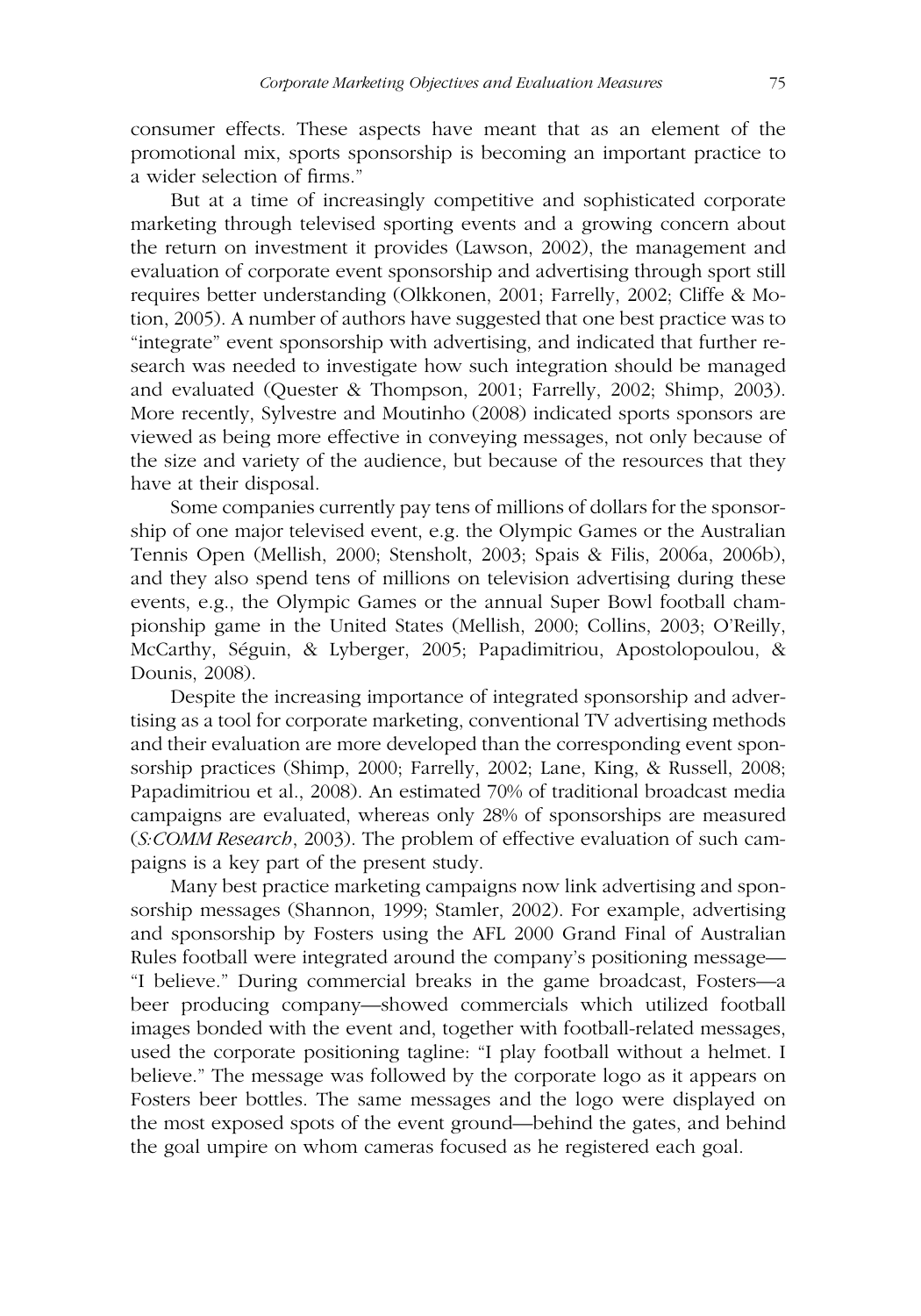Meenaghan (2002) pointed out that the communication objectives of advertising and sponsorship are similar. The two media are in some respects interdependent, and when integrated, the effectiveness of both relies on the support of each other. Just like advertising campaigns, sponsorships of televised events have to be carefully designed, planned, executed, and measured (Rossiter & Percy, 1997; Farrelly, 2002). This is particularly important when sponsorships and advertising are integrated, as both can share design, execution, and measurement.

The literature indicated that the different strengths of advertising and sponsorship should be used to achieve common objectives of the two media (Meenaghan, 2002). The persuasive strength of sponsorship lies in its ability to convey the commercial message and influence the consumer in a more voluntary fashion than the standard advertising sell. The corporate message can be received in a more positive light when the company responsible is seen as a supporter of the sporting event that the individual values. This effect may be particularly strong among followers of the sponsored event and sport. However, successful translation of this "positive light" or "rub-off" from images of sporting events, stars, and properties into an enhanced sponsor's brand image and the achievement of other corporate objectives necessitates effective integration of sponsorship with conventional advertising (Farrelly, 2002).

The strength of a conventional advertisement is in its propensity to send a direct and specific message. Sponsorship of an event, on the other hand, gives an opportunity to indirectly deliver a message, e.g., increase brand awareness and enhance brand image which could lead to raised sales. Also, in non-sales environments (e.g., the "Quit smoking" campaign) both media can contribute to changing the attitudes and behavior of sports viewers. The unique properties of the two media offer synergistic opportunities that are not available when employed separately.

It was clear from the literature that the major event sponsorship investment is reliant on support from other forms of promotions, primarily television advertising. It was also clear that sponsorship should be developed and evaluated together with advertising. However, it yet has to be explained how the integration should be achieved, in terms of management and evaluation. This study attempted to discover the criteria that can be used for objectives and measures of integrated advertising and sponsorship and how practitioners actually use these criteria.

#### THEORETICAL FRAMEWORK

A number of authors agreed that general advertising objectives and measures should be employed for major event sponsorship (Farrelly, 1995, Hansen & Scotwin, 1995; Arthur, Scott, Woods & Booker, 1998; Rossiter, 1999; Farelly,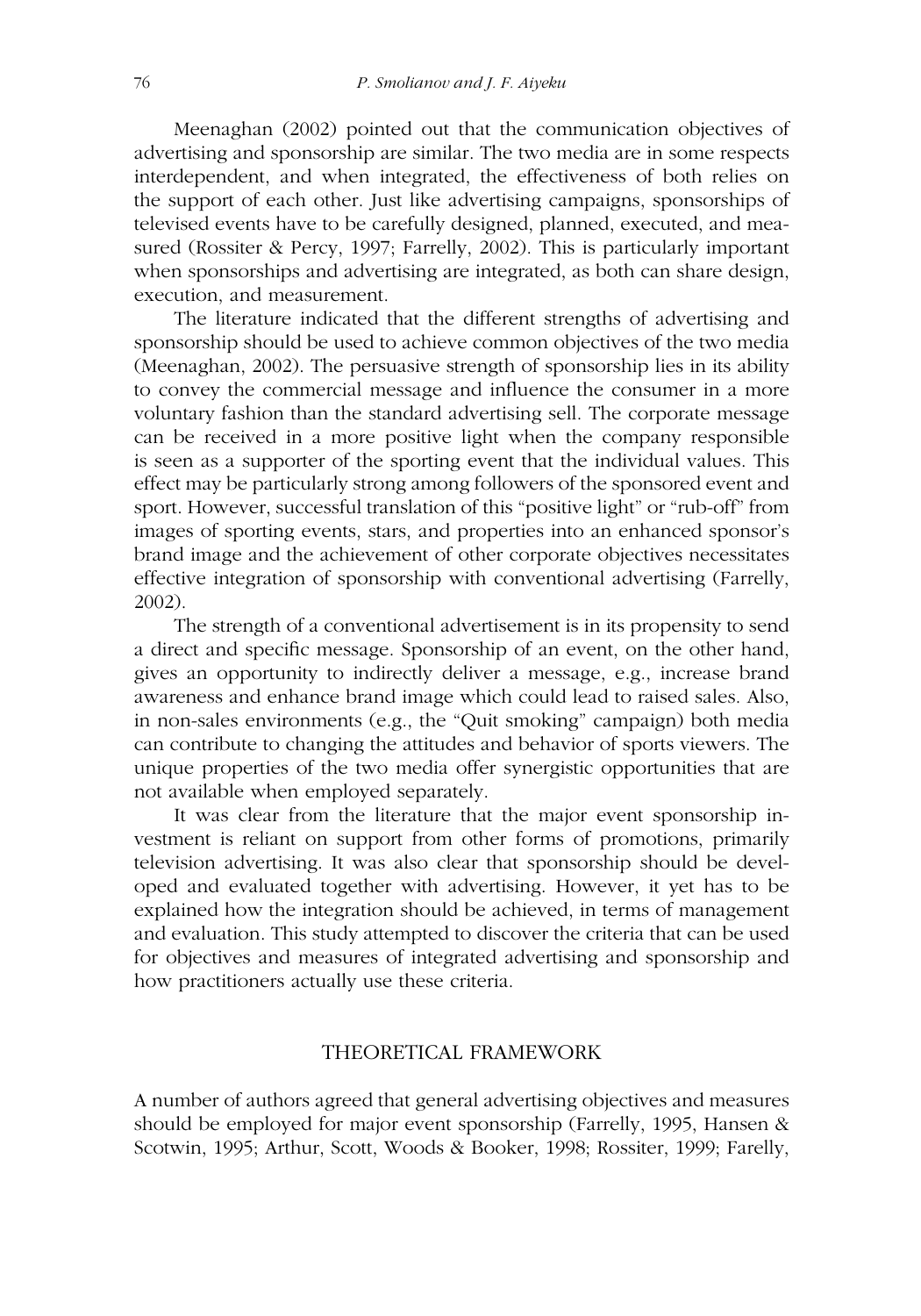2002; Meenaghan, 2002). In essence, these authors recommended that sport sponsorship objectives and measures (like advertising objectives and measures) be based on consumer behavior steps. The following steps guide the consumers along the way from being exposed to the promotional message to changing attitudes and behavior (Rossiter & Percy 1997; Percy, Rossiter & Elliott, 2001; Belch & Belch, 2009):

- 1. Exposing the target market to the promotional message through media coverage is an important advertising and event sponsorship objective and measure (Meenaghan, 2002; Belch & Belch, 2009). Examples of exposurerelated objectives are increased target market via television coverage (Irwin & Sutton, 1994; Arthur, Woods & Scott, 2000); audience profile and size determined and targeted (Arthur et al., 2000); media exposure or increased media exposure (Farrelly, 1995; Cheng, 2000); audience demographic fit (Grdovic, 1992); cost per target market (Grdovic, 1992); gain in media coverage (Grdovic, 1992); exposure in seconds on television (Hansen & Scotwin, 1995); TV as a cost-efficient alternative exposure (Hirons, 1990); an opportunity to reposition a brand to alter target market (Hirons, 1990); demographic profile of immediate or extended audience (Irwin, Assimakopoulas & Sutton, 1994); overcoming communication barriers by targeting markets in non-commercial situations (Kuzin & Kutepov, 1994); increased frequency and quality of contacts with target markets (Kuzin & Kutepov, 1994); TV or media coverage (McDonald, 1991); level of media coverage and exposures gained (Meenaghan, 1983, 1991, 2002); coverage of the target audience (Meenaghan, 1983, 1991, 2002); increased television, press, and radio coverage/exposure (Quester, 1995; Shilbury, Quick & Westerbeek, 2003); and targeting new market segments (Shilbury et al., 2003).
- 2. Making target markets aware of the promotional message, sponsoring company, brand, and product are important advertising and event sponsorship objectives (Hoek, 1999; Rossiter, 1999; Hal Dean, 2002; Meenaghan, 2002; Berkes & Nyerges, 2004; Berkes, Nyerges, & Vaczi, ´ 2008; Belch & Belch, 2009). Awareness-related goals comprise a linking of the sponsor's name to the property (Arthur et al., 2000); creation of brand awareness or an increase in brand or product awareness (Hirons, 1990; Kuzma, 1990; Irwin & Sutton, 1994; Kuzin & Kutepov, 1994; Farrelly, 1995; Quester, 1995; Cheng, 2000; Shilbury et al., 2003); awareness of the event, awareness that the event is sponsored, awareness of the event sponsor (Grdovic, 1992); pre- and post-event product awareness (Grdovic, 1992), increased company awareness (Kuzma,); awareness as a possible sponsorship measurement point (Meenaghan, 2002); and increased public and target market awareness (Thwaites & Carruthers, 1998). The study's theoretical framework takes into account the fact that event sponsorship makes a wider audience aware of the promoted brand, targeting live event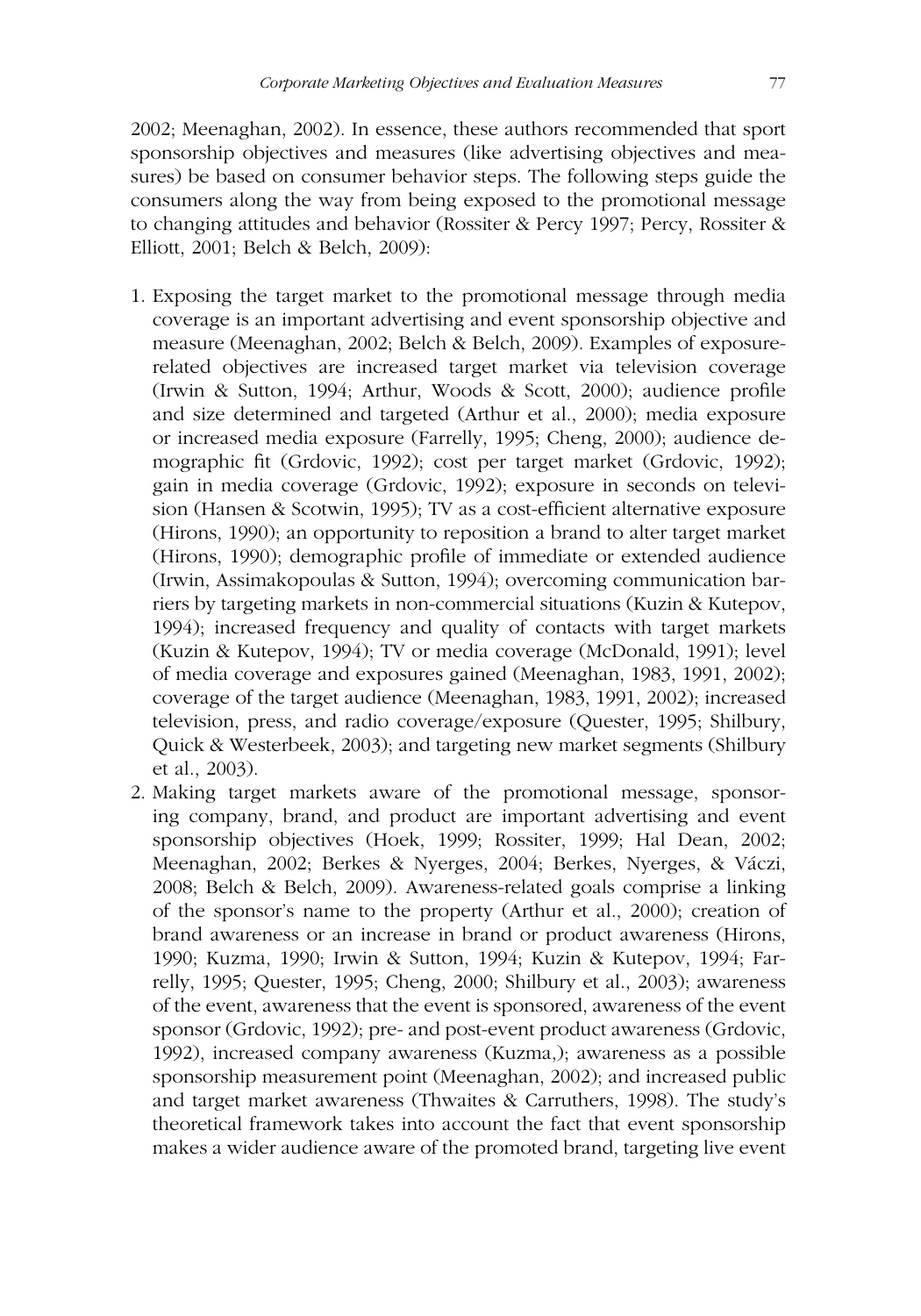audiences as well as TV viewers (S:COMM Research, 2003). Effective integration may allow TV advertising to increase brand awareness among live audiences who also watch TV broadcasts, reinforcing the messages displayed at the venue.

3. Changing or enhancing the brand image in target markets' minds and developing a disposition to change behavior towards buying the promoted brand is the basic reason for event sponsorship (Rossiter, 1999). The image-related objectives and measures include "clean image" (McDonald, 1991; Arthur et al., 2000); "improved" or "enhanced" company or product image (Hirons, 1990; Kuzma, 1990; Grdovic, 1992; Irwin & Sutton, 1994; Smolianov, 1994; Farrelly, 1995; Quester, 1995; Thwaites & Carruthers, 1998; Hal Dean, 2002; Meenaghan, 2002; Smolianov & Shilbury, 2005); an image to provide a company/market fit (Irwin et al., 1994); a "changed" image (Kuzin & Kutepov, 1994); an image as a possible sponsorship measurement point (Meenaghan, 2002); an image creation and improvement (Shilbury et al., 2003); and enhancement of the company's image with employees (White & Mazur, 1995). Both event sponsorship and advertising contribute to an enhanced brand image (Rossiter, 1999), but sponsorship functions in a different manner to advertising and other forms of promotion (Meenaghan, 2001).

As Meenaghan (2001) argued, sponsorship engages the consumer by the fact that the event sponsored in sports can be one with which the consumer has an intense emotional relationship, a quality which is apparent in sports fans and sport enthusiasts generally. This intensity of relationship of the consumer with the sport can help explain the concepts of goodwill, perceptions of benefit, and image transfer, which can result in a positive consumer response to the brand or product. Image transfer alone represents an important sponsorship objective (Meenaghan, 2001). Apart from influencing target sports audiences who are TV viewers, the sponsorship of the event can also affect the broader audience of the sponsored activity (Meenaghan, 2002). Sponsership may include the sponsor's employees and business clients targeted through event hospitality guests programs and staff participation programs as part of event sponsorship (Meenaghan, 1983, 1991; Farrelly, 1995; White & Mazur, 1995; Thwaites & Carruthers, 1998; Arthur et al., 2000).

4. Changing target markets' behavior*,* such as increasing use or sales of the promoted brand is the ultimate aim of advertising and sponsorship (Hoek, 1999; Meenaghan, 2002). The sales-related objectives and measures include increased sales, and short-term and long-term sales (Farrelly, 1995; Grdovic, 1992; Kuzma, 1990; Smolianov, 1994; Quester, 1995; Arthur et al., 2000; Shilbury et al., 2003; Smolianov & Shilbury, 2005); sales in general (Meenaghan, 1983, 1991; Thwaites & Carruthers, 1998; Cheng, 2000; Meenaghan, 2002); improvement in market share (Irwin & Sutton, 1994; Hansen & Scotwin, 1995); generation of sales (Grdovic,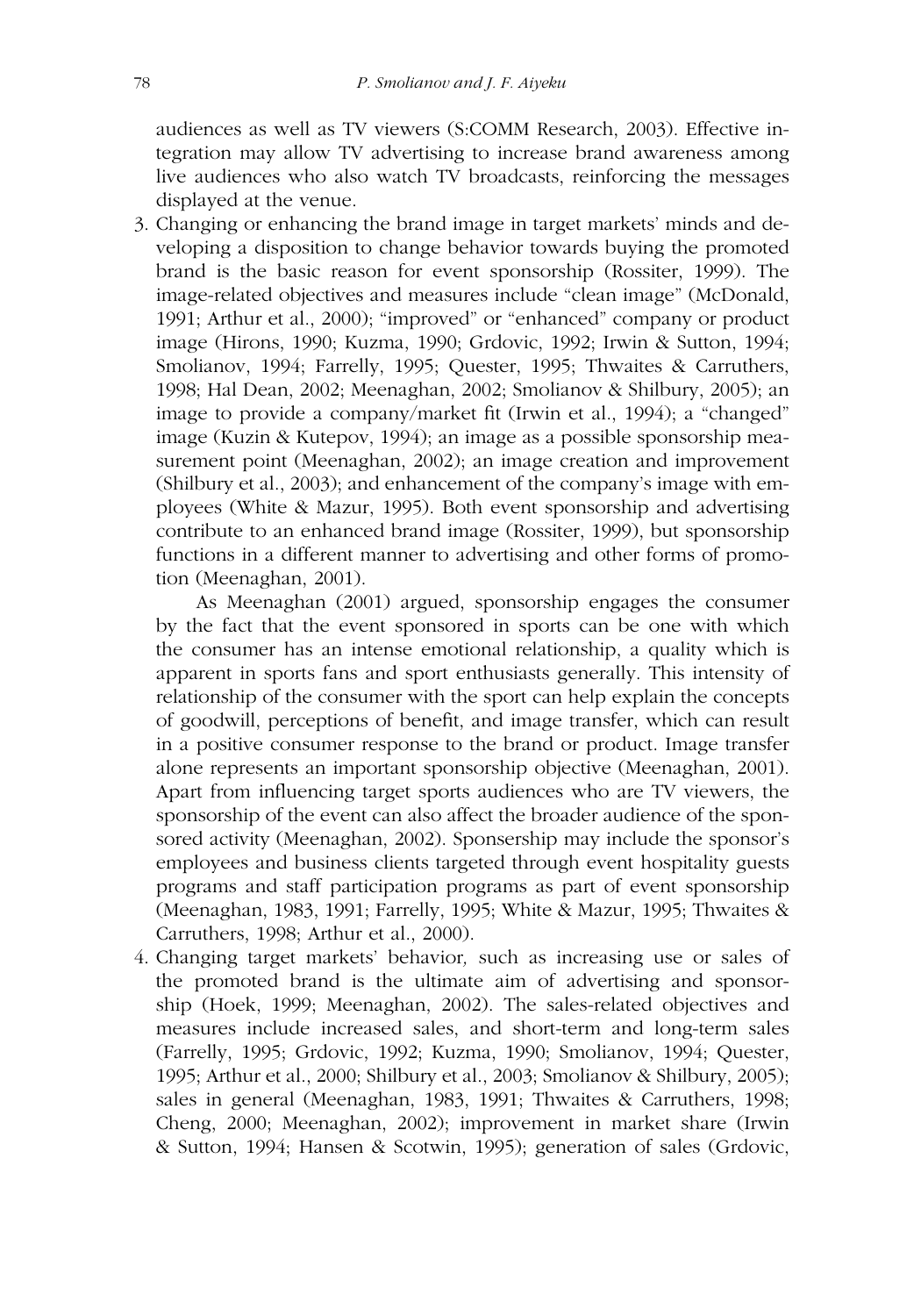1992); support product sales, increased sales among mass consumer groups by promoting products through athletes who influence public opinion (Kuzin & Kutepov, 1994); increased sales among recreational users (Kuzin & Kutepov, 1994); quantifiably increased sales (Stotlar, 1998); and benefits of social marketing (O'Reilly & Madill, 2007). Without the incorporation of behavioral measures such as sales or brand usage into the study's sponsorship and advertising management framework, evaluation would remain limited to an investigation of awareness, attitudes (image), and possibly preferences, with no understanding of the relationship between these variables and consumer behavior. According to Quester and Thompson (2001), adoption of an evaluation framework based on behavioral measures could help to minimize the possibility that investment in sponsorship is simply a magnanimous but empty gesture.

#### **METHOD**

The methods of this study were determined taking into account the suggestions made by Farrelly (1995), Meenaghan (1999) and Olkkonen (2001). Meenaghan (1999) recommended investigating corporate sport marketing practices by using a qualitative methodology, noting that many previous studies were based on surveys of sponsorship decision makers. Meenaghan was of the opinion that these replications meant declining returns in terms of improved understanding, and that usage of highly structured survey instruments imposed a researcher's view of practice. Farrelly (1995) indicated the need for both qualitative and exploratory research, arguing that the lack of flexibility in previous survey methodology resulted in some conflicting evidence about sport marketing and sponsorship management. Olkkonen (2001) concluded from his analysis of literature that most of current sponsorship research shows a need for further development of theoretical frameworks and research designs that would allow a deeper, action-oriented understanding of this field of interest.

The measures identified through exploratory research and theoretical reasoning were validated through discussions with experts to modify the framework and to finalize the questions for interviews with practitioners.

#### Expert Validation

Validation of the theoretical framework was conducted through two series of semi-structured surveys and interviews with 16 sport marketing experts. The responses were based on the televised sporting events which the experts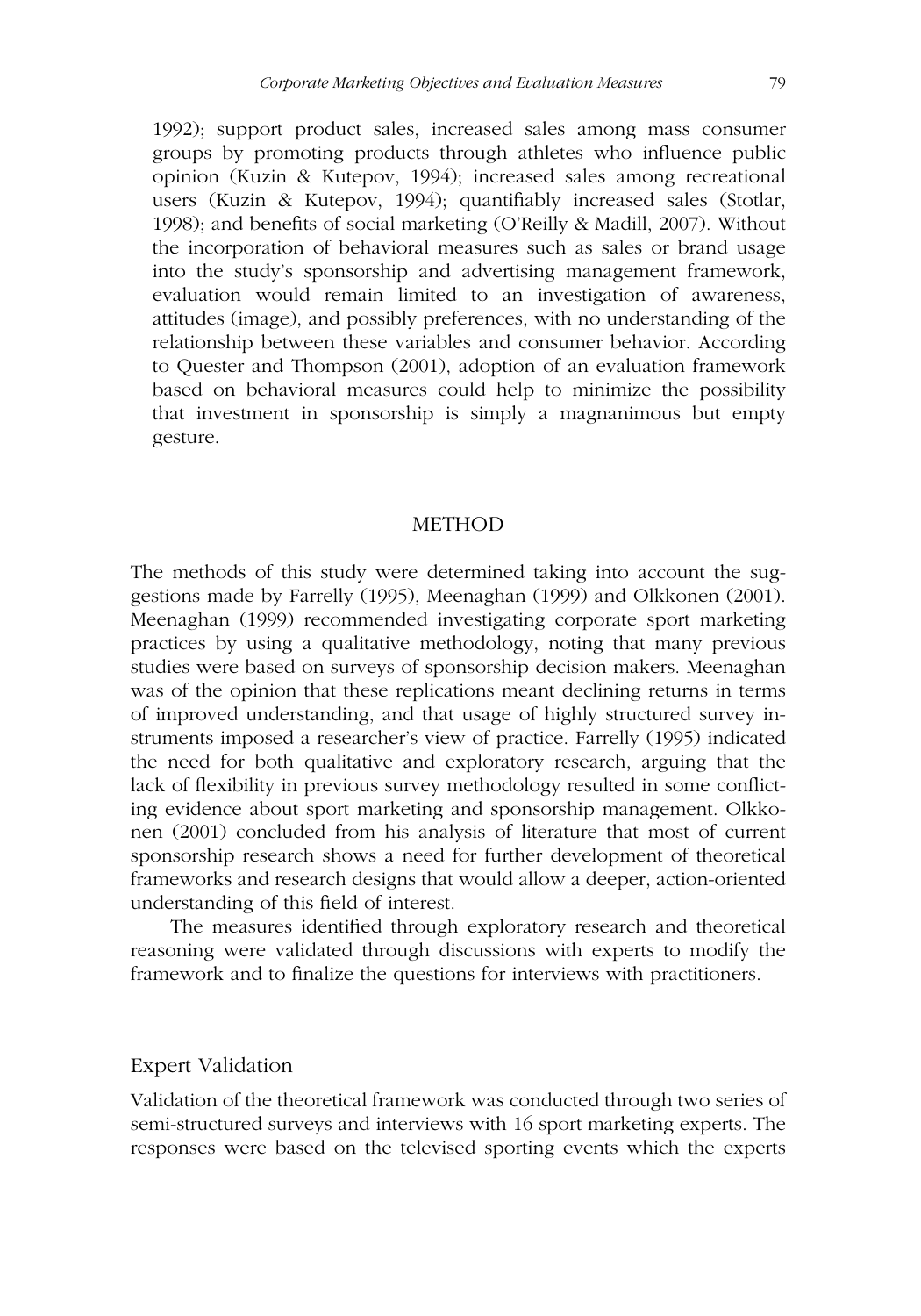managed and/or evaluated. Panel members with the following experience were selected:

- Executives whose primary job was to manage and/or evaluate corporate marketing campaigns through televised sporting events—this status was ensured by examining the relevance of respondents' responsibilities and the relevance of the organization for which they worked.
- Academics specializing in sport marketing—their experience was ensured by examining respondents' books or publications in refereed editions on sport marketing management or evaluation.

In addition, the questionnaire/interview guide ensured that the experts had experience with campaigns of integrated advertising and sponsorship. It was difficult to find the experts, as truly integrated marketing communication is still the exception rather than the rule (Percy et al., 2001). The recruitment stopped after 16 experts were found. This was considered an acceptable number similar to the panel sizes used by other expert-based studies (e.g., Meenaghan, 1994; Richards, 2002).

To warrant safety in numbers and representativeness of the key industry players on the expert panel, the validation was conducted with: 3 academics, 2 advertising firm consultants, 3 corporate marketing/sponsorship/ advertising executives, 2 marketing firm consultants, 2 market research firm consultants, and 4 sport marketing/advertising firm consultants.

The identified management practices were assessed and discussed with experts using a series of self-administered email and fax questionnaires followed by face-to-face and telephone interviews. The questionnaires were designed so that they could be completed and returned both electronically and in writing, and used as discussion guides for the follow-up interviews.

#### Case Studies

The qualitative case study approach based on semi-structured in-depth interviews was selected to obtain information with minimum bias and to ensure that all the key areas of integration were discussed.

As it was important for the current research to test the constructed theoretical framework by observing the results of multiple cases and obtain comparative data on these cases, a "collective" case study approach was chosen, involving 12 cases.

The first selection criterion was that each of these campaigns had to sponsor a televised event and to place advertisements during the broadcast of this event. Secondly, the campaigns had to promote various types of brands which included sporting apparel, fast-moving goods for consumer and business markets (car petrol and engine oil), consumer durables (cars, watches),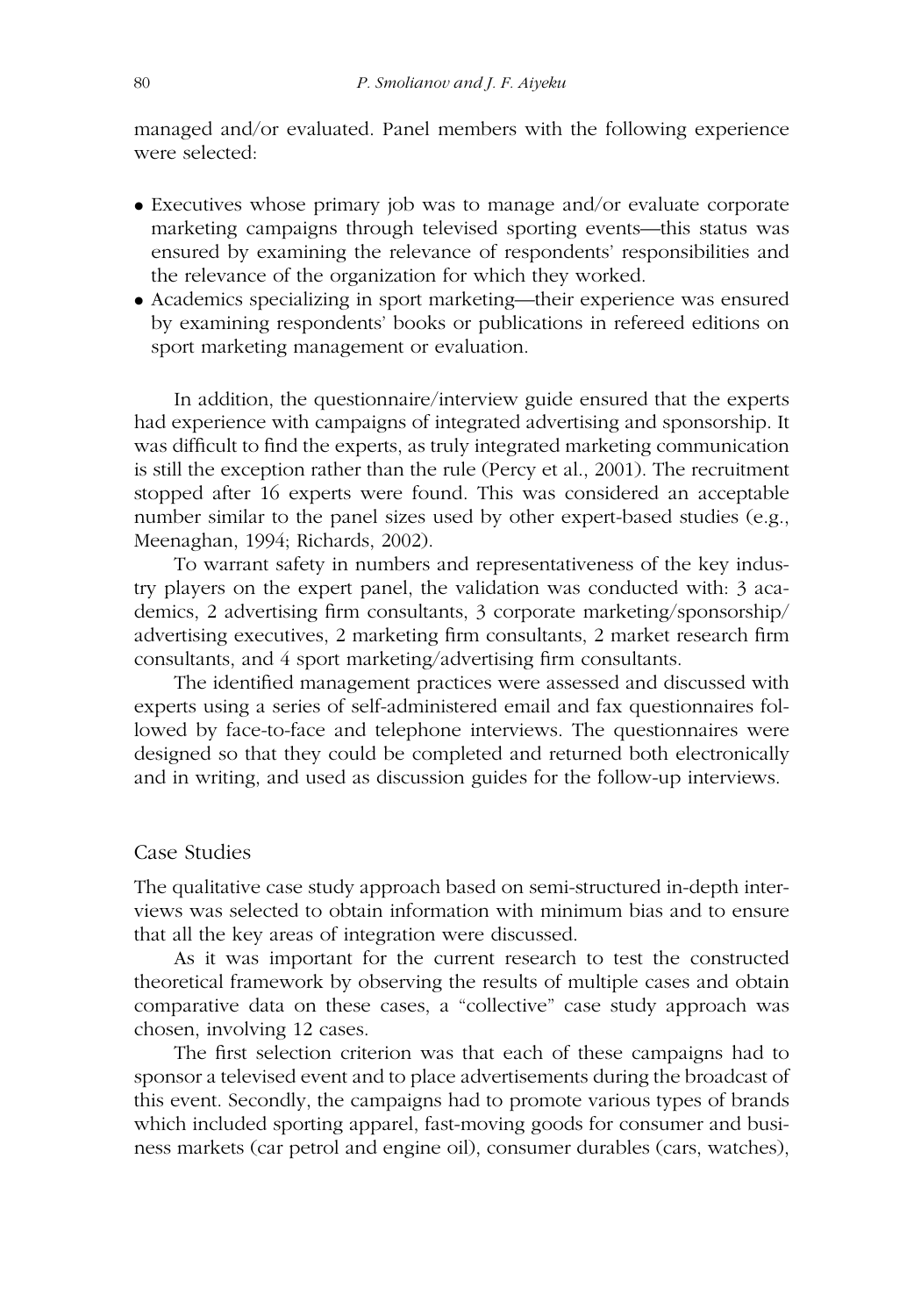consumer services (investment and banking), business and home products (office equipment), and public services. Thirdly, the selected campaigns had to promote the brands through various types of sports—professional and amateur, team and individual, technical (car races) and physical (triathlon), and through various event types—single- and multi-event competition series, national and international.

To select campaigns for the analysis, the lead author videotaped and observed broadcasts of sporting events on Australian television channels during 1998–2000. The events of the selected and analyzed campaigns included the Grand Final of Australian Rules Football, Melbourne, 2000; the Olympic Games 2000, Sydney; and the Wimbledon Tennis Championships, London, 2000. Events containing the brand names or making the brands recognizable are not mentioned here for confidentiality reasons. Some respondents were concerned that information about their companies might be revealed to competitors.

The minimum requirement of each case study was to conduct two interviews—one with an internal respondent from the promoted corporation, and a second with an external respondent from the advertising agency, event management organization, market research firm, or television channel who worked to promote the analyzed corporation. In addition, other professionals involved in the analyzed campaigns were interviewed. Respondents of 12 case studies comprised 12 internal corporate executives (including 5 corporate marketing managers, 4 corporate advertising managers, and 3 corporate sponsorship managers) and 12 external executives (including 8 advertising firm executives, 2 event producers, 1 market research firm executive, and 1 television channel executive). Additional information was obtained through telephone and email discussions with two corporate sponsorship managers and one advertising firm executive.

The 12 case studies were based on observations of broadcasts, interviews with practitioners, secondary data, and internal corporate documents. Discussion guides were emailed or faxed to practitioners prior to the interviews. Respondents emailed or faxed back their initial responses, which were then discussed during the interviews. Therefore, data were obtained from the practitioners' written responses as well as through the interviews. Interviews were tape-recorded where possible and when permitted.

#### RESULTS

Table 1 shows how the campaign objectives criteria were rated by the experts and used by practitioners. Sixteen experts indicated the average importance levels of the campaign evaluation criteria on a 4-point scale, and 24 practitioners indicated the number of their campaigns out of 12 which used objectives based on the relative criteria to manage TV advertising and event sponsorship, in integration.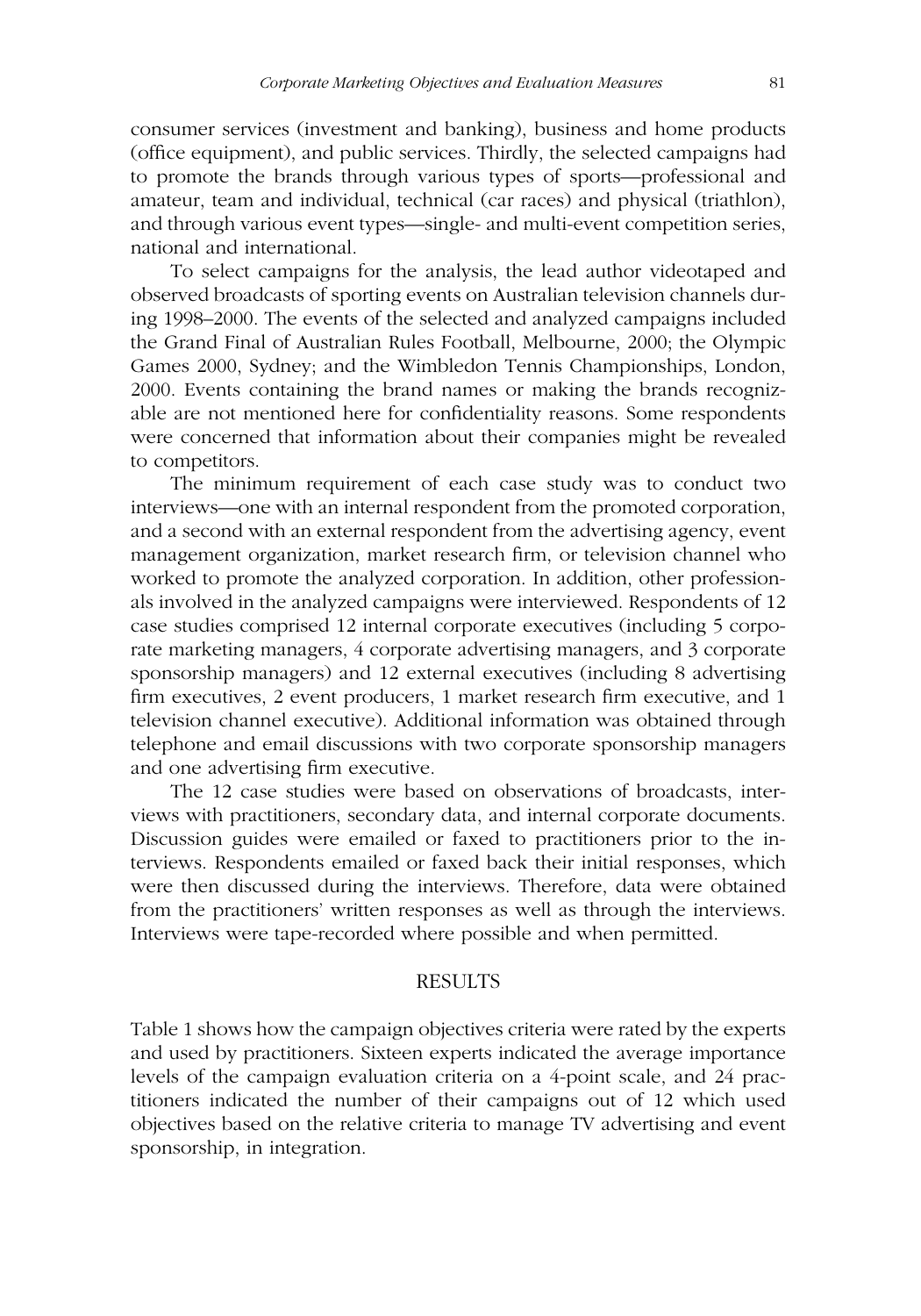| Objectives criteria                                                                                                                                                                                                  | Mean importance<br>$(16$ experts) | Std. deviation<br>$(16$ experts) | Campaigns<br>(24 practitioners)                                                                                                      |
|----------------------------------------------------------------------------------------------------------------------------------------------------------------------------------------------------------------------|-----------------------------------|----------------------------------|--------------------------------------------------------------------------------------------------------------------------------------|
| Exposure, which occurs<br>when advertisement and<br>sponsorship signage are<br>placed in the media that<br>reaches target audience,<br>measured by size of this<br>audience and by number<br>of promotional messages | 2.9                               | 0.8                              | 10 campaigns: office<br>equipment, petrol, 5<br>consumer durables.<br>engine oil, retail chain,<br>government, financial<br>services |
| Processing, or target<br>market's response to the<br>advertisement and<br>sponsorship messages,<br>measured by recognition<br>and recall of the<br>promoted message, media<br>and brand                              | 3.4                               | 0.6                              | 9 campaigns: office<br>equipment, petrol, 3<br>consumer durables,<br>engine oil, retail chain,<br>apparel, financial<br>services     |
| Communication effects,<br>measured through attitude<br>and intention to purchase<br>the promoted brand                                                                                                               | 3.8                               | 0.4                              | 8 campaigns: office<br>equipment, petrol, 2<br>consumer durables,<br>engine oil, retail chain,<br>apparel, financial<br>services     |
| Target audience action,<br>sales or market share and<br>profit, which are<br>measures of changed<br>behavior or increased<br>purchases of the<br>promoted brand                                                      | 3.3                               | 0.9                              | 7 campaigns: petrol, 2<br>consumer durables,<br>engine oil, retail chain,<br>apparel, financial<br>services                          |

**TABLE 1** Relative Importance of Corporate Sport Marketing Campaign Objectives Criteria According to 16 Experts and Campaigns Which Used Objectives Based on These Criteria

The practitioners' level of objectives use was not consistent with the experts' level of importance of the objectives for integrated advertising and sponsorship:

- 8 of the 12 analyzed campaigns used communication effects objectives indicated by the experts to be the most important (3.8 on a 4-point scale);
- 10 campaigns used exposure objectives, rated to be the least important by the experts (2.9 on a 4-point scale).

The experts indicated in open discussions that it is necessary to utilize all four criteria in sequence, as stated in the following quote:

These four objectives are sort of incremental. You need exposure to have awareness and then you need awareness for attitude change and then attitude change for action. So in that sense all four issues are equally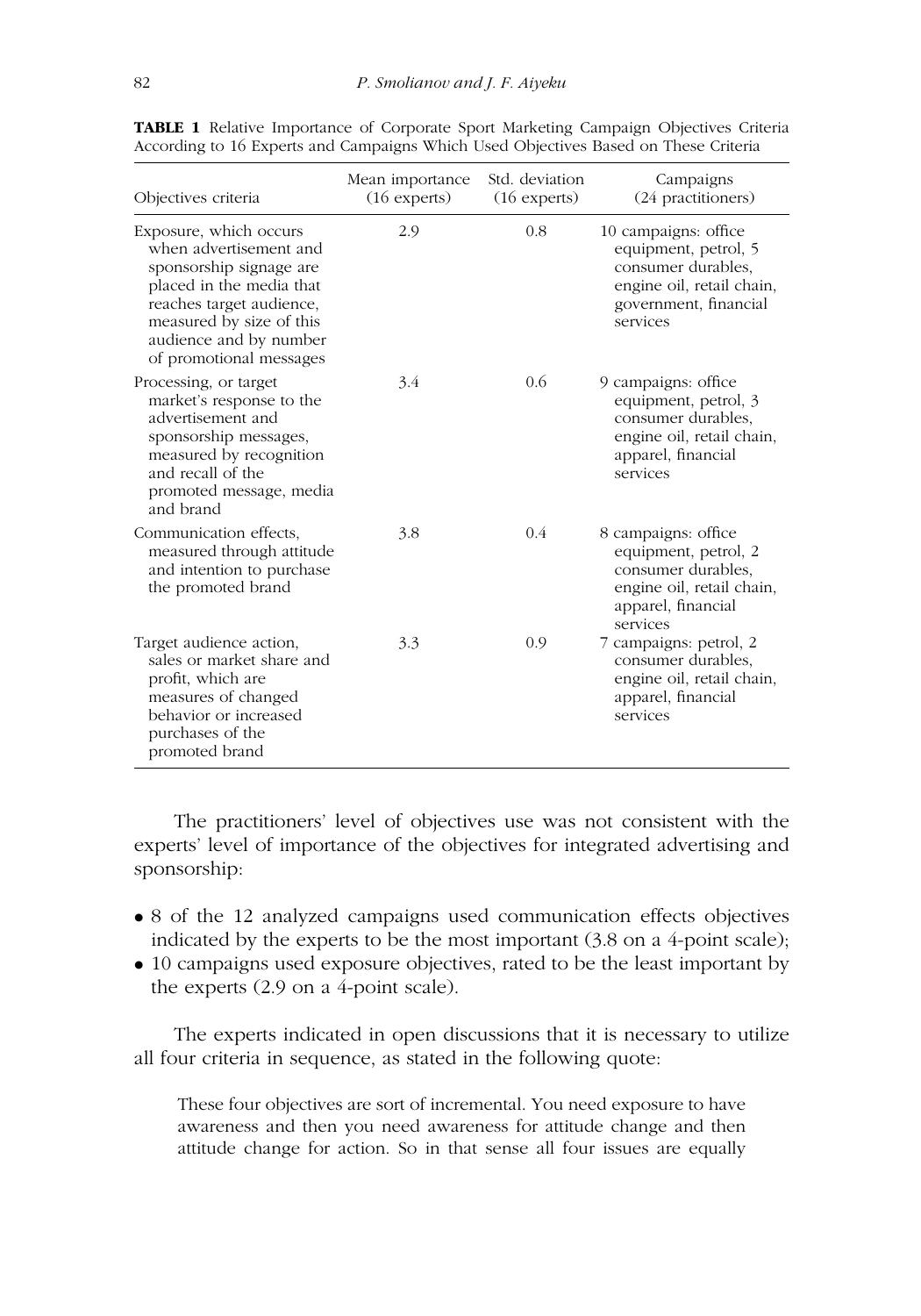important, in fact they are necessary but not sufficient and only the 4th one is the proof of the pudding but is hard to measure because of confounding variables.

This opinion was consistent with the practitioners' level of objectives use. Consistency was also found between the analyzed campaigns and consumer behavior theory:

- The largest number (10) of the analyzed campaigns set, measured, and achieved the objectives of exposure—the first stage of consumer buying behavior.
- 9 campaigns used objectives of the second buyer behavior stage—processing.
- 8 campaigns set and measured objectives of the third buying stage—communication effects.
- 7 campaigns were able to measure and reach the final buying stage of target audience action.

The experts pointed out that only the most developed campaigns utilized the necessary objectives and measures:

All four criteria are important, but not all companies monitor and comprehensively measure each event and TV show. Measuring impact on the target audience over many months and many events, companies often are not evaluating each particular event or campaign against all important measures. For many companies the primary basis for evaluation is simply the cost of being within a televised event versus the cost of buying standard TV advertising.

The interviews with the 24 practitioners showed that 6 of the 12 analyzed campaigns which had set and measured all four objectives of exposure, processing, communication effects, and audience action, achieved these objectives and increased sales or usage of the promoted brands.

The key objectives of the integrated advertisements and sponsorship promoting a retail chain were to add credibility to the brand through association with the sponsored property and to increase retail sales. Precampaign benchmarks were established to measure achievement of the objectives: a set percentage increase on previous year's sales over same period, percentage increase on brand awareness, maintenance (as a minimum) of planned TARP levels, and brand attitude levels. Football suited the researched market well; the objectives and the 'creative' were easy to match to the sponsorship. The campaign achieved its TARPs (exposure), brand awareness (processing), brand attitude (communication effects)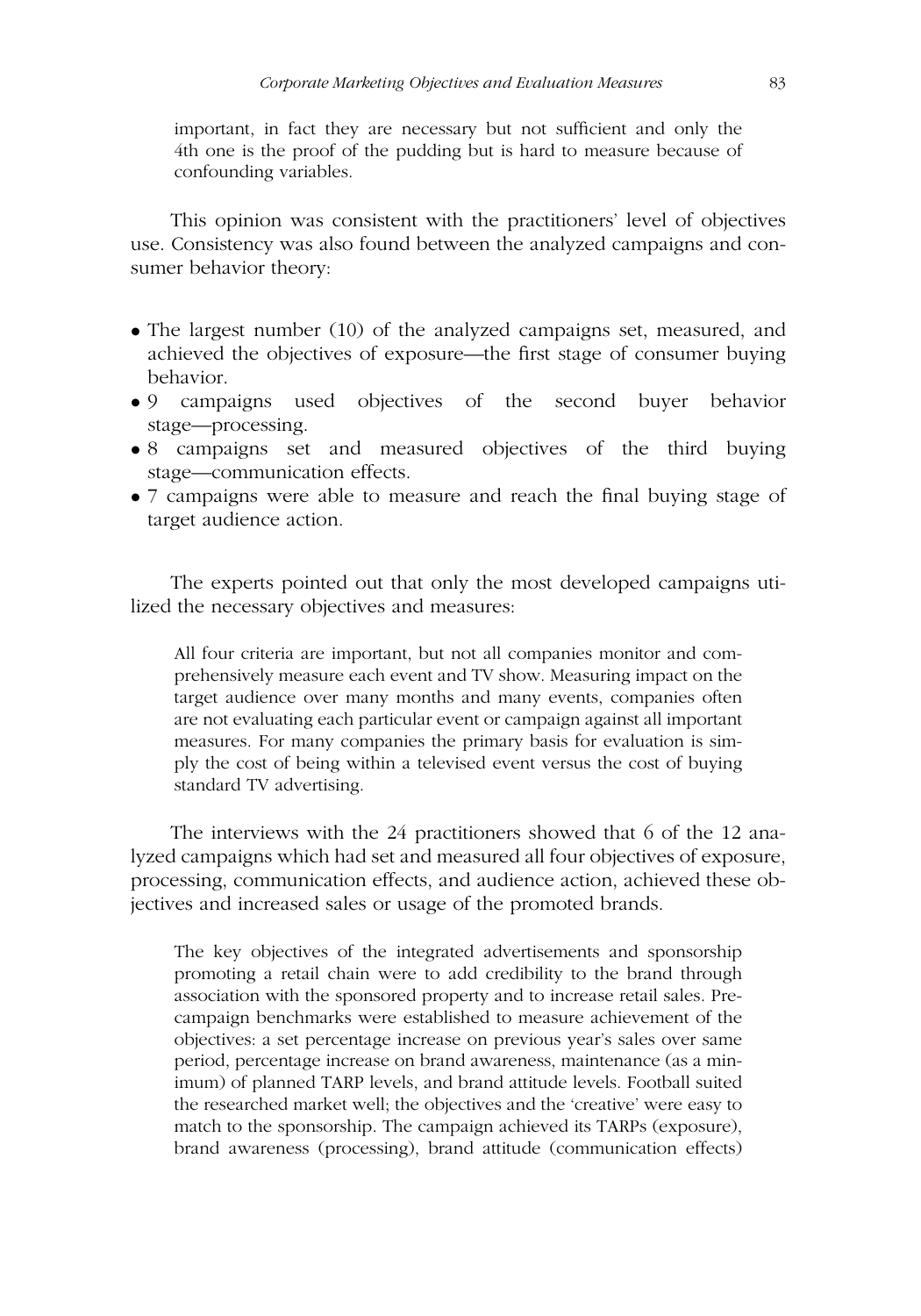and sales (consumer action) objectives. Sales and brand awareness increased strongly over the event period.

The objectives of a campaign promoting a car brand through integrated advertising and sponsorship of multi-stage car races were: to launch a new car model, achieve a low cost per thousand of the target market/s reached, and provide a national, relevant platform for a new product launch. Pre-campaign benchmarks were recorded and objectives were measured against the "hard figures" of cost-per-thousand, reach, frequency, and sales. "Soft" attitudinal survey measures were also used. The results on achieved objectives indicated that the target of sales was exceeded. A new car model was launched into the market effectively and the promoted limited edition vehicles sold out. The reach figure into the target market of the promoted model and the message frequency figure were both high.

In contrast, three analyzed campaigns did not set objectives and evaluate advertising and sponsorship in integration: two campaigns (by a car manufacturer and a governmental organization) accomplished only one of the four objectives (exposure); and a consumer brand campaign did not demonstrate achievement of any goals, confirming the experts' opinion that to achieve the ultimate aim, campaigns should be fully integrated and properly measured.

Sales should be used to track campaign performance. There are not many sport marketing campaigns which compete at this level and which are able to utilize all the integration steps and appropriate methods of campaign evaluation.

Increased sales can only be achieved if a campaign can expose the brand message to target audiences, change the target markets' attitudes toward the brand, and make them want to buy it. One organization of the 12-analyzed aimed not to sell products, but to reduce drunk driving. Such campaigns also require the firm to expose the message to the target audience, change the audience attitude, and convince it to take a desired action. Therefore, the following key objectives of integrated advertising and sponsorship should be set during strategy development and measured after the campaign is launched:

1. To increase exposure which occurs when advertising and sponsorship messages are placed in the media that reach the target audience. Exposure is measured by the size of the audience of television viewers or Target Audience Rating Points, and the number of event spectators and sport followers. The data are obtained through consolidated people meters by research companies such as ACNielsen and through customized material from media monitoring agencies.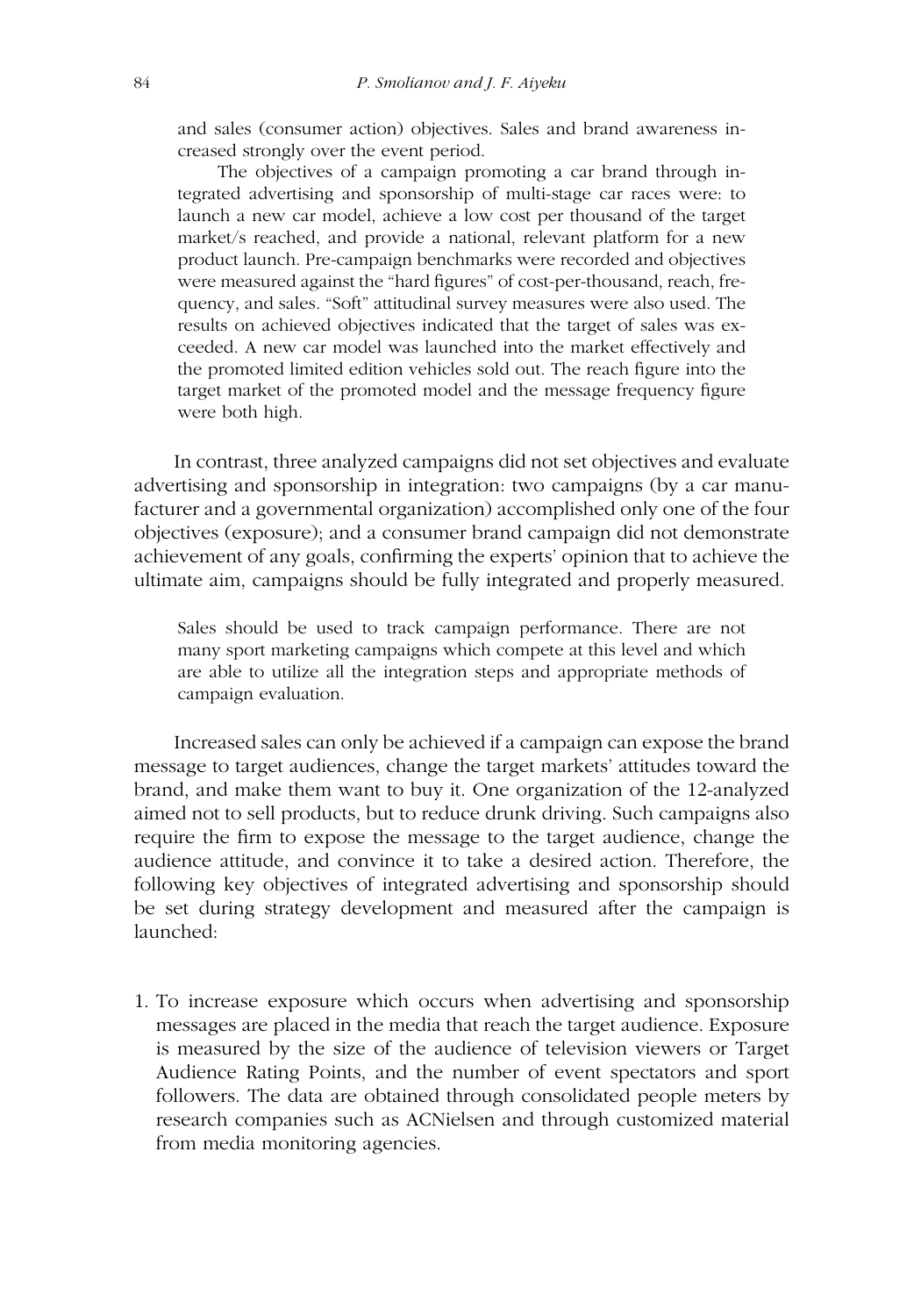- 2. To enhance processing which is the target markets' response to the advertisement or sponsorship message. Processing is measured by the percentage of target markets who are aware of, and who recall and recognize the promoted message, brand, advertisement, and sponsored event. The data are obtained through customized consumer surveys by market research agencies.
- 3. To enhance communication effects which are measured through the target markets' desired attitudes, brand image in their minds and intention to take a desired action or purchase the promoted brand. Improved client and employee relations and their perception of brand image are measures specific to sponsorship alone. The data are obtained through customized consumer surveys by market research agencies as well as internal corporate client and employee surveys.
- 4. To change or increase target audience action, sale, or use of the promoted brand, which is the ultimate bottom-line for integrated advertising and sponsorship. Target audience action, or consumer action, is measured through the percentage of target markets performing the desired action, through product or service sales, market share, or number of customers. The data are obtained through internal sales system, customer database, as well as through customized surveys by market research agencies. The surveys reveal brand usage and market share through the percentage of consumers indicating use of the promoted brand or service.

Integrated TV advertising and major event sponsorship influence target markets mainly through TV audiences. However, it is also important to use objectives specific to event sponsorship, such as its ability to affect live event spectators, participants, and hospitality guests, including sponsor's business clients and employees. Integrated campaigns may also enable TV commercials to target these audiences, e.g., a financial services company featuring its employees in commercials to improve the corporate brand image among staff, and a sports apparel producer featuring event participants in commercials integrated with the sponsorship of the 2000 Olympics. By doing so, advertisements effectively convey the link between the event and sponsor brands and assist sponsorship to pass the event brand image to the image of the sponsor's brand, ensuring achievement of processing and communication effect objectives.

The results of this study suggested that well-managed and achieving campaigns use their primary corporate goals (e.g., increased sales) within the set of objectives reflecting the process of consumer buying behavior rather than in isolation. The need for systematic and sequential use of buying behavior objectives is consistent with recent recommendations (e.g., Meenaghan, 2002; S:COMM Research, 2003; Mansourpour, 2007) and is a modification of earlier findings which stressed that corporate sport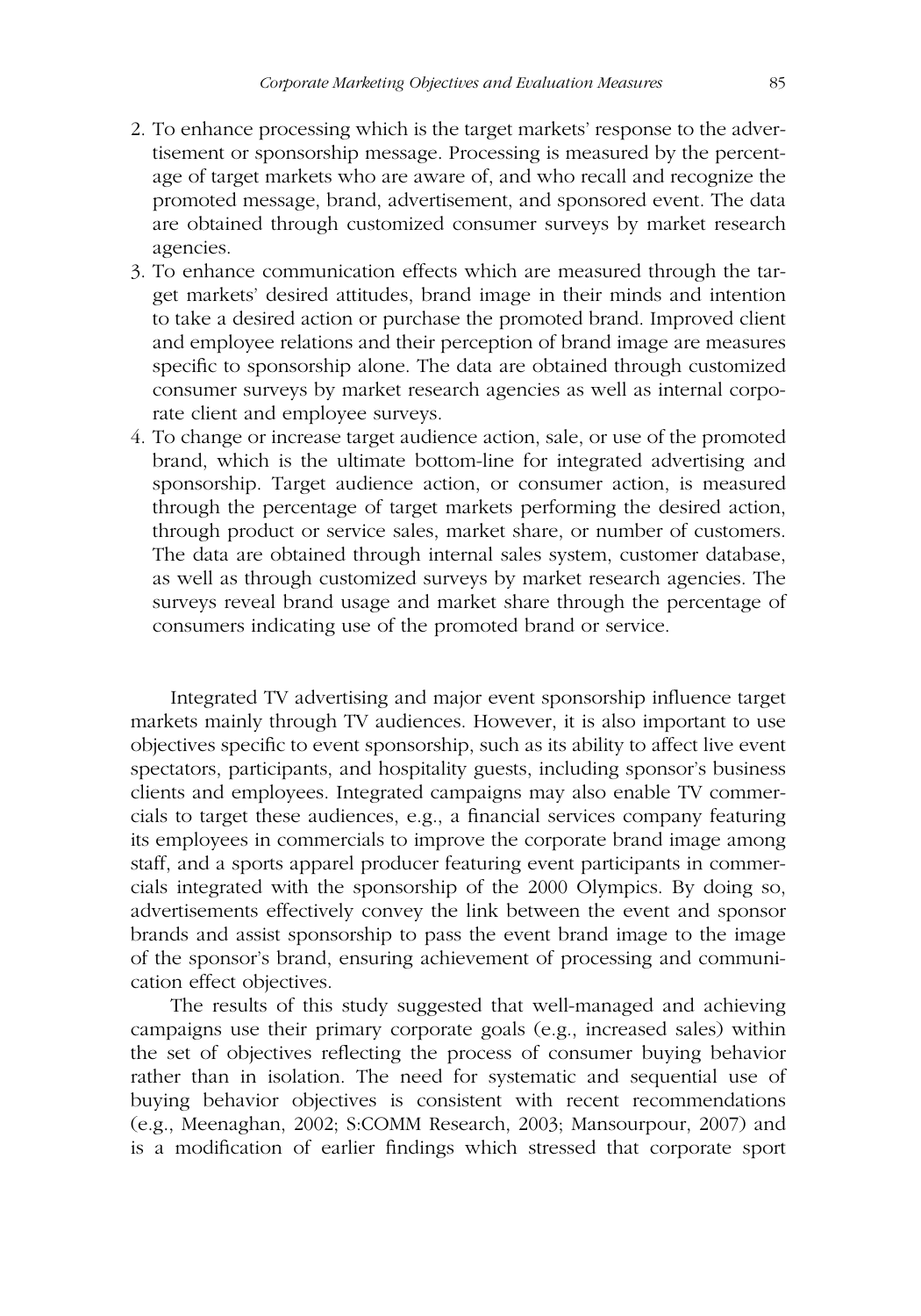marketing objectives are highly variable, contingent, and situation-specific (Hirons, 1990; Kuzin & Kutepov, 1994; Quester, 1995).

Different words used for describing the same objectives seem to cause misunderstanding within the industry and create an impression that common sport marketing objectives do not exist.

The objective of processing, or consumer response to the promoted message, was generally described as "awareness" of a brand or advertising or sponsorship, but also was categorized as "advertising and sponsorship recall." Communication effects objectives of improved image or attitude of the promoted brand among the consumers were described as "brand image," and as "consumer attitude."

The results of this study showed that, despite differences in terminology, any objective used by any sport marketing industry personnel to develop, implement, and evaluate corporate marketing campaigns through televised sport can be classified as one of four criteria: exposure, processing, communication effects, and consumer action.

#### **REFERENCES**

- Arthur, D., Scott, D., Woods, T., & Booker, R. (1998). Sport sponsorship should ... A process model for the effective implementation and management of sport sponsorship programmes. *Sport Marketing Quarterly*, *7*(4), 49–59.
- Arthur, D., Woods, T., & Scott, D. (2000, January). *Exploring the sport sponsorship buying centre: an Australian case study*. Paper presented at the Third International Sport Management Alliance Conference in conjunction with the Fifth Sport Management Association of Australia and New Zealand Conference, Sydney, Australia.
- Belch, G. E., & Belch, M. A. (2009). *Advertising and promotion: An integrated marketing communication perspective,* 8th ed. Boston: McGraw-Hill/Irwin.
- Berkes, P., & Nyerges, M. (2004, September). Business elements in sport: Factors affecting sport sponsorship decision-making process. In the *12th European Association of Sport Management European Sport Management Congress Proceedings* (CDRom PDF), Ghent, Belgium, 171–174.
- Berkes, P., Nyerges, M., & Váczi, J. (2008). Macro-aspects affecting sport sponsorship: The case of Hungarian professional soccer clubs' sponsors. *Society and Economy*, *29*(3), 383–412.
- Cheng, P. S. T. (2000, January). *The successful sport sponsorship in the new millennium*. Paper presented at the Third International Sport Management Alliance Conference in conjunction with the Fifth Sport Management Association of Australia and New Zealand Conference, Sydney, Australia.
- Cliffe, S. J., & Motion, J. (2005). Building contemporary brands: A sponsorship-based strategy. *Journal of Business Research*, *58*(8), 1068–1077.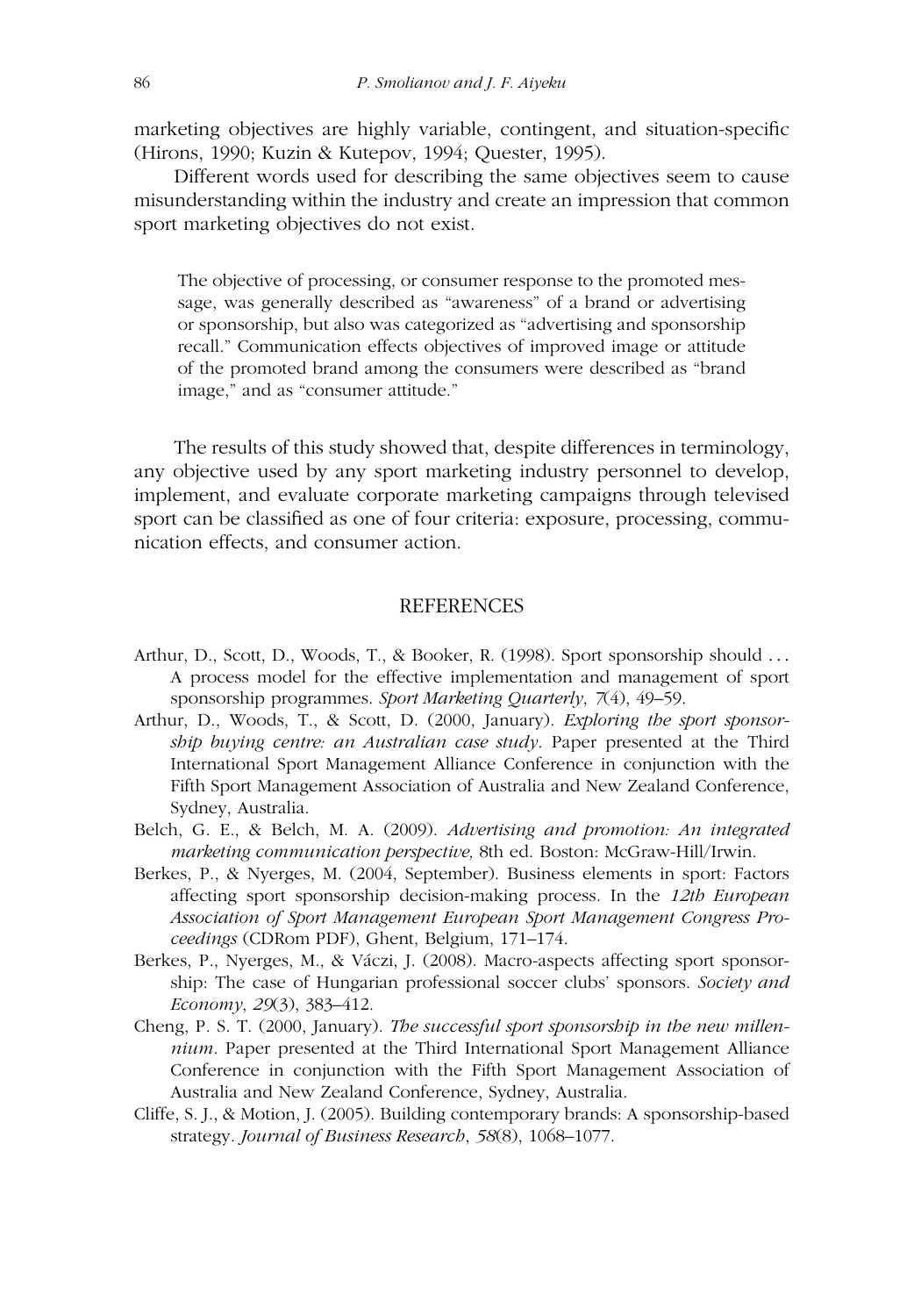- Collins, L. (2003, January 24–27). Ads aim at Super Bowl home run. *The Weekend Australian Financial Review*, p. 54.
- Farrelly, F. (1995). *Marketing practitioners lack the understanding necessary to effectively manage commercial sponsorship—an exploratory investigation*. Masters thesis. Monash University, Melbourne, Australia.
- Farrelly, F. (2002). *A predictive model of sport sponsorship renewal in Australia*. Doctoral dissertation. University of Adelaide, Adelaide, Australia.
- Grdovic, S. (1992). *An evaluation of corporate sponsorship*. Unpublished honors thesis. Monash University, Melbourne, Australia.
- Hal Dean, D. (2002). Associating the corporation with a charitable event through sponsorship: Measuring the effects on corporate community relations. *Journal of Advertising*, *31*(4), 77–88.
- Hansen, F., & Scotwin, L. (1995, August). An experimental enquiry into sponsoring: What effects can be measured? *Marketing and Research Today*, pp. 173–181.
- Hirons, M. (1990). Sports sponsorship. Masters thesis. Monash University, Melbourne, Australia.
- Hoek, J. A. (1999). Sponsorship: An evaluation of management assumptions and practices. *Marketing Bulletin*, *10*, 1–10. Retrieved October 13, 2008, from http://marketing-bulletin.massey.ac.nz/V10/MB V10 A1 Hoek.pdf
- Irwin, R. L., Assimakopoulas, M. K., & Sutton, W. A. (1994). A model of screening sport sponsorship opportunities. *Journal of Promotion Management*, *2*(3/4), 53–69.
- Irwin, R. L, & Sutton, W. A. (1994). Sport sponsorship objectives: An analysis to their relative importance for major corporate sponsors. *European Journal for Sport Management*, *1*(2), 93–102.
- Kuzin, V., & Kutepov, M. (1994). *Sport sponsorship*. Moscow: Russian State Academy of Physical Culture Press.
- Kuzma, J. (1990). *An investigation of the role of events marketing in corporate strategy*. PhD dissertation. Kent State University, Kent, OH.
- Lawson, M. (2002, December 12). Struggling to put the runs on the board. *Australian Financial Review*.
- Mansourpour, S. (2007, September). *An investigation into the use of sports sponsorship as a marketing tool*. MSc thesis. Cranfield University, School of Management, Cranfield, Bedfordshire, United Kingdom Retrieved July 24, 2008, from https://dspace.lib.cranfield.ac.uk/handle/1826/2209
- McDonald, C. (1991). Sponsorship and the image of the sponsor. *European Journal of Marketing*, *25*(11), 31–38.
- Meenaghan, J. A. (1983). Commercial sponsorship. *European Journal of Marketing*, *17*(7), 1–73.
- Meenaghan, T. (1991). The role of sponsorship in the marketing communication mix. *International Journal of Advertising*, *10*(1), 35–47.
- Meenaghan, T. (1994). *A holistic investigation of image dimensions of commercial sponsorship*. PhD dissertation. University of Dublin, Dublin, Ireland.
- Meenaghan, T. (1999). Commercial sponsorship—the development of understanding. *International Journal of Sports Marketing and Sponsorship*, *1*(1), 19–31.
- Meenaghan, T. (2001). Understanding sponsorship effects. *Psychology & Marketing*, *18*(2), 95–122.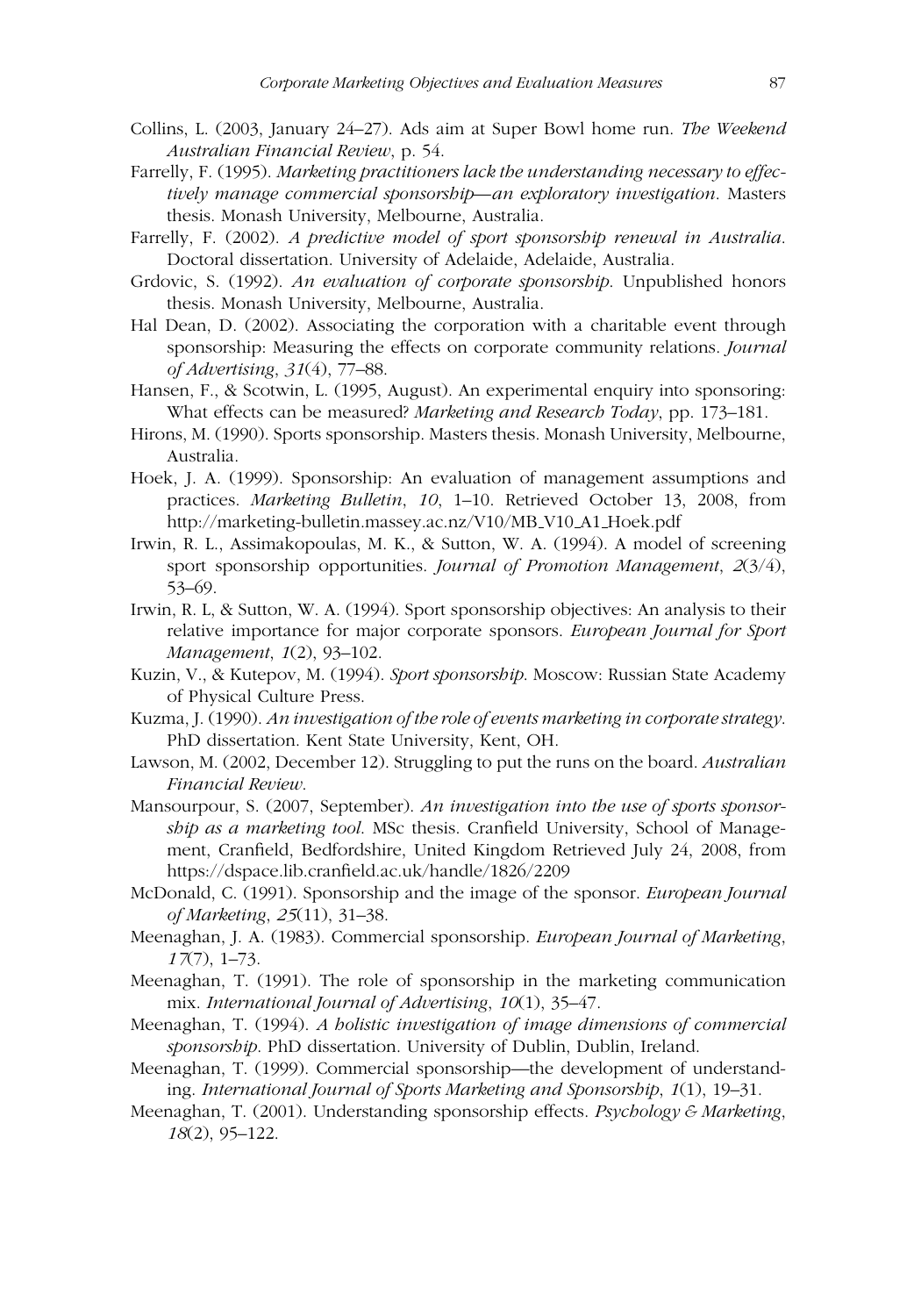- Meenaghan, T. (2002, September). *Examining commercial sponsorship*. Presentation to the Expert Group on Commercial Communications.
- Mellish, M. (2000, October 3). Westpac claims gold in \$100 m Olympic outlay. *Australian Financial Review*, p. 23.
- Olkkonen, R. (2001). Case study: The network approach to international sport sponsorship arrangement. *Journal of Business & Industrial Marketing*, *16*(4), 309–330.
- O'Reilly, N. J., & Madill, J. J. (2007). Evaluating social marketing elements in sponsorship. *Social Marketing Quarterly*, *13*(4), 1–25.
- O'Reilly, N. J., McCarthy, L., Seguin, B., & Lyberger, M. (2005, May 28–31). Sponsor- ´ ship and the Super-Bowl: A longitudinal analysis. In F. Pons (Ed.), *Proceedings for the 33rd Annual Marketing Division Conference of the Administrative Sciences Association of Canada, Toronto*, 52–60. Retrieved November 13, 2008, from http://luxor.acadiau.ca/library/ASAC/v26/03/26 03 p052.pdf
- Papadimitriou, D., Apostolopoulou, A., & Dounis, T. (2008). Event sponsorship as a value creating strategy for brands. *Journal of Product & Brand Management*, *17*(4), 212–222.
- Percy, L., Rossiter, J., & Elliott, R. (2001). *Strategic advertising management*. New York: Oxford University Press.
- Quester, P. (1995). Awareness and recall as measures of sponsorship effectiveness: A longitudinal study of the Adelaide Formula One Grand Prix. Working Paper. University of Adelaide, Adelaide, Australia.
- Quester, P., & Thompson, B. (2001). Advertising and promotion leverage on arts sponsorship effectiveness. *Journal of Advertising Research*, *41*(1), 33–47.
- Richards, J. I. (2002). Oracles on "advertising": Searching for a definition. *Journal of Advertising*, *31*(2), 63–78.
- Rossiter, J. (1999). Measuring the effects of sponsorship. *Research News*, *16*(5), 1–4.
- Rossiter, J., & Percy, L. (1997). *Advertising communications and promotions management*. New York: McGraw-Hill.
- Lane, R., King, K., & Russell, T. (2008). *Kleppner's advertising procedure,* 17th ed. Englewood Cliffs, NJ: Prentice-Hall.
- *S:COMM Research* (2003). *Presentation material of the S:COMM research consultancy in sponsorship & sports research and media evaluation*. S:COMM Research (UK) Ltd. Copy in personal collection of authors. Chesham Buckinghamshire, UK.
- Shannon, J. R. (1999). Sports marketing: An examination of academic marketing publication. *Journal of Services Marketing*, *13*(6), 517–535.
- Shilbury, D., Quick, S., & Westerbeek, H. (2003). *Strategic sport marketing* 2nd ed. Sydney, Australia: Allen & Urwin.
- Shimp, T. A. (2000). *Advertising promotion. Integrated marketing communications*. New York: Dryden Press.
- Shimp, T. A. (2003). *Advertising, promotion and supplemental aspects of integrated marketing communications*. Mason, OH: Thompson South-Western.
- Smolianov, P. (1994). An investigation of sport marketing contingency competencies. Master's thesis. Brigham Young University, Provo, UT.
- Smolianov, P., & Shilbury, D. (2005). Examining integrated advertising and sponsorship in corporate marketing through televised sport. *Sport Marketing Quarterly*, *14*(4), 239–250.